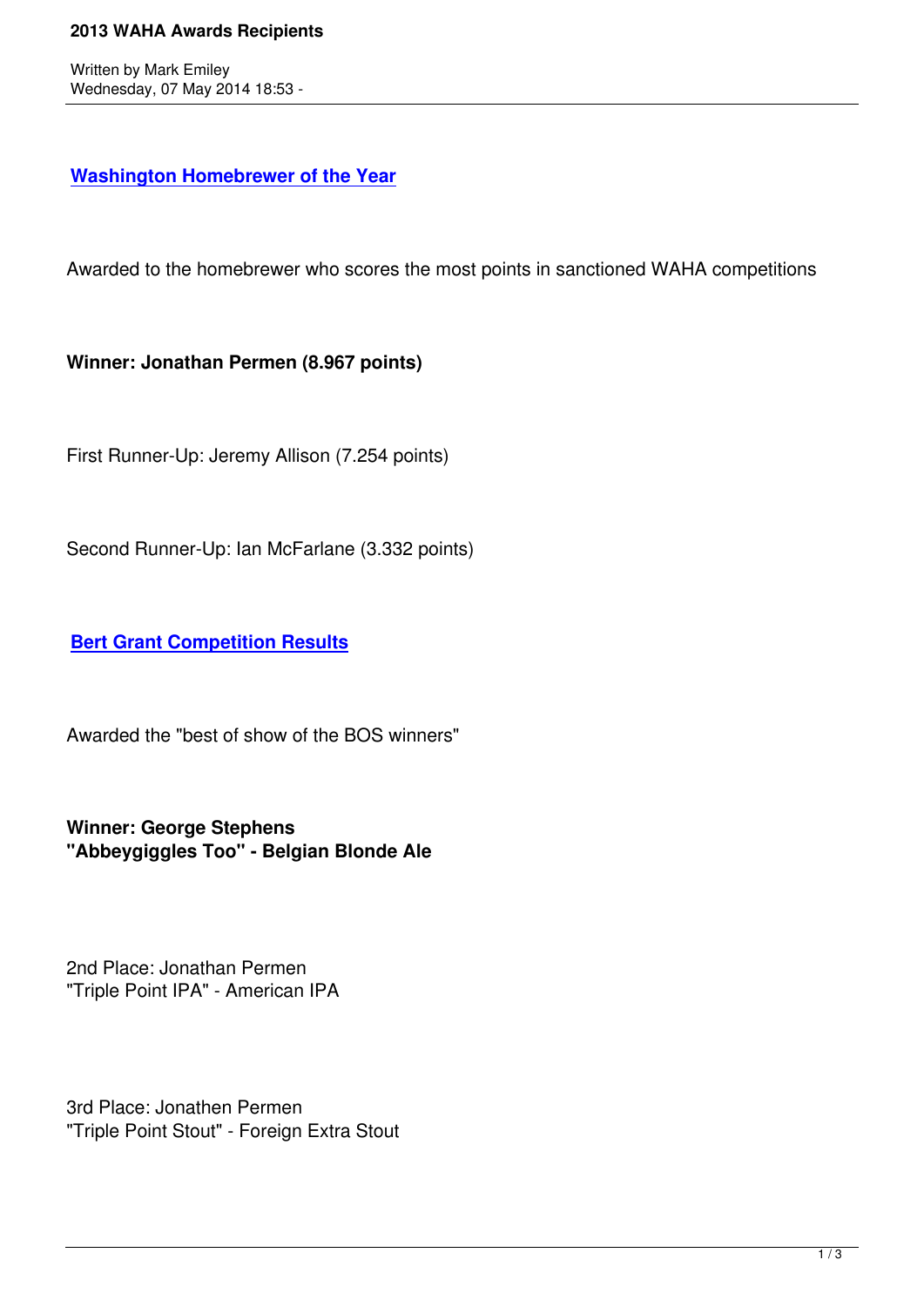Honorable Mention: Jeremy Allison "Old Dragon" - Old Ale

**Golden Mash Paddle**

[Recognizing homebrew](about-us/waha-projects/158?task=view)ers who help progress the Washington Homebrewing scene

**Presented to Mark and Alison Joy**

**Washington Club of the Year**

[Presented in Recognition of Clu](awards/180)b Brewing Skills and Contributions to the Homebrewing Community in Washington State

**The Impaling Alers**

Congratulations to all of the winners.

**Washington Spirit of Homebrewing Club of the Year** 

[Presented in Recognition of Club's best serving their members a](awards/392)nd the community in Washington State